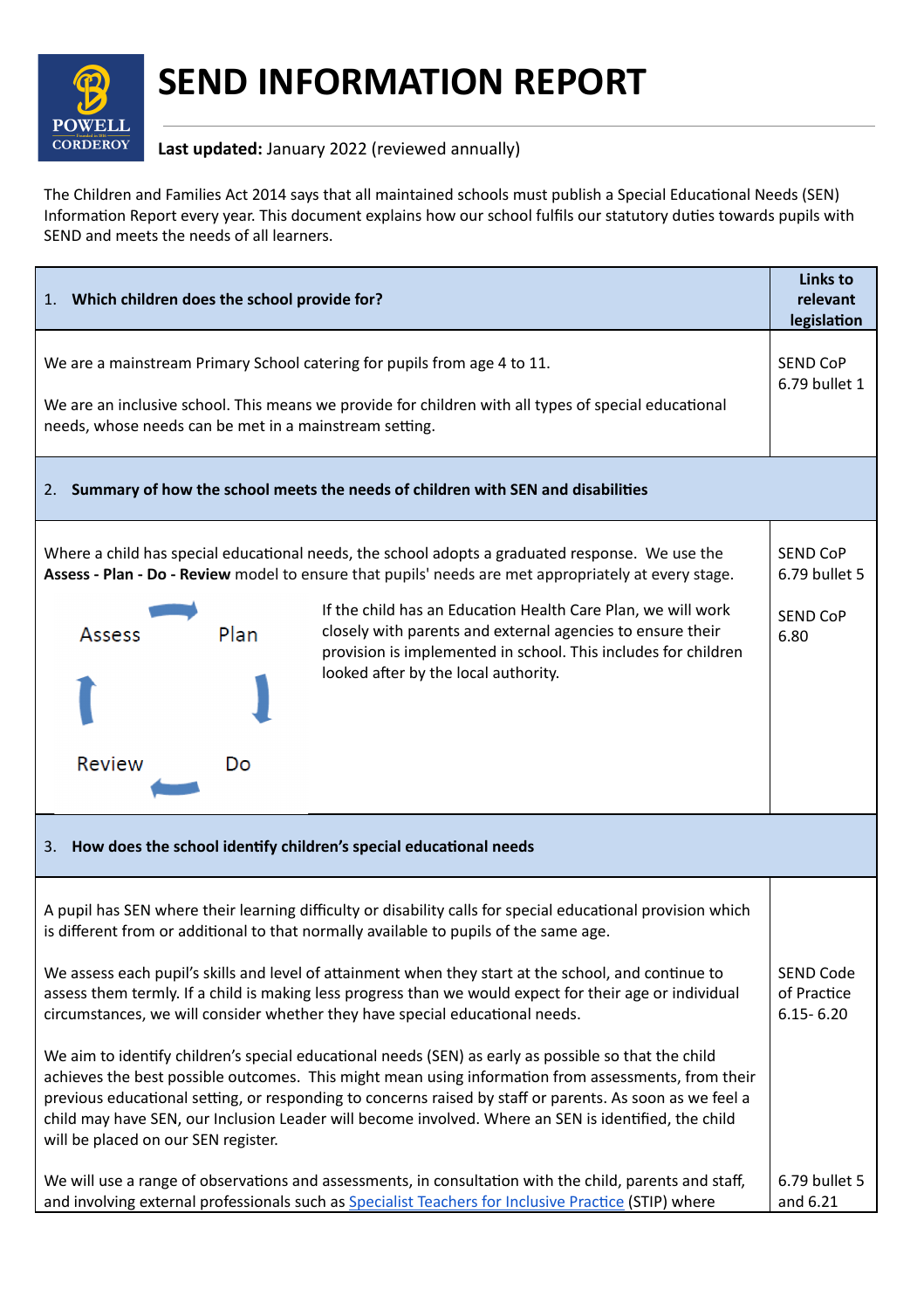| appropriate. This will help us to identify the type of need a child has and what provision may be most<br>appropriate.                                                                                                                                                                                                                               |                                              |
|------------------------------------------------------------------------------------------------------------------------------------------------------------------------------------------------------------------------------------------------------------------------------------------------------------------------------------------------------|----------------------------------------------|
| When a child with English as an additional language is being assessed, we may use REMA or translators<br>to help conduct assessments in the child's home language.                                                                                                                                                                                   | <b>SEND CoP</b><br>6.24                      |
| 4. How does the school teach and support children with SEN?                                                                                                                                                                                                                                                                                          |                                              |
| All pupils will be provided with high quality teaching that is differentiated to meet the needs of all<br>learners, supplemented with additional strategies where necessary. Our graduated support is organised<br>in three waves:                                                                                                                   | <b>SEND CoP</b><br>6.79 bullet 7<br>and 6.19 |
| Wave 1 is quality first teaching strategies which apply to all children, including those with SEND. Our<br>Inclusion Leader may advise teachers on any adaptations which would benefit children with SEND and<br>will monitor their effectiveness.                                                                                                   | <b>SEND CoP</b><br>6.4                       |
| Wave 2 is additional interventions offered by the school.                                                                                                                                                                                                                                                                                            |                                              |
| Wave 3 is where outside agencies provide specialist advice and support.                                                                                                                                                                                                                                                                              |                                              |
| Details of what is available in each wave can be found on the Whole School Provision Map, available on<br>the school website.                                                                                                                                                                                                                        |                                              |
| 5. How will the curriculum and learning environment be matched to the child's needs?                                                                                                                                                                                                                                                                 |                                              |
| All pupils have access to a broad and balanced curriculum which is suitable for everyone. We aim to<br>create inclusive classrooms as standard, promoting the use of key SEND strategies such as visual<br>timetables and tinted whiteboards, which can be beneficial to everyone.                                                                   | <b>SEND CoP</b><br>6.79 bullet 8             |
| We may differentiate how the curriculum is delivered for children with SEN, to ensure the learning is<br>accessible. This could be through the initial input that is given, the task or the type of support for<br>independent work, depending on the child's need. It may also involve making adaptations to the<br>learning environment if needed. |                                              |
| Termly Pupil Progress Meetings take place with class teachers, the Inclusion Leader and Headteacher to<br>review each child's progress and assess whether their needs are being met or adjustments need to be<br>made.                                                                                                                               | <b>SEND CoP</b><br>6.12                      |
| 6. How will I be involved in discussions about and planning for my child's education??                                                                                                                                                                                                                                                               |                                              |
| In addition to our twice-annual parents evenings, parents of all children receive an annual report on<br>their child's learning and progress. However teachers encourage an ongoing dialogue through our<br>school communication systems and welcome parental input on how well their child is doing.                                                | <b>SEND CoP</b><br>6.79 bullet 3             |
| Children who are on our SEN register have a provision plan detailing their personal targets and the<br>additional support they receive. This is reviewed termly by the Inclusion Leader, and parents are invited<br>to attend and contribute, along with the class teacher.                                                                          |                                              |
| Children who have an Education Health Care Plan will also have an annual review involving outside                                                                                                                                                                                                                                                    | <b>SEND CoP</b>                              |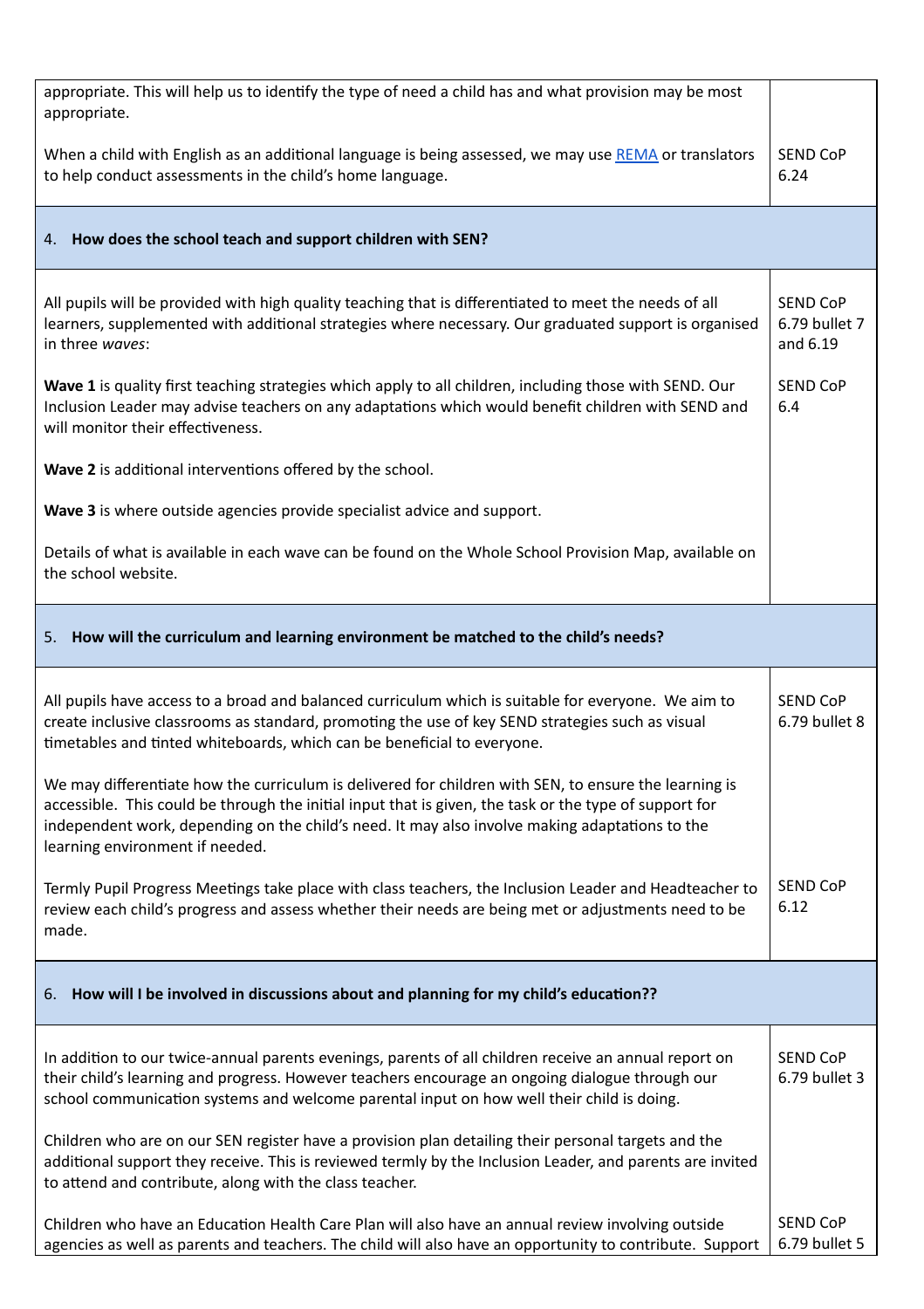is planned in order to help children reach the agreed outcomes. Reviews will have a focus on children's progress towards these outcomes.

| What do we do?                                                                                                                                                                                              | Who's involved?                                                                                           | How often?                    | SEND CoP        |
|-------------------------------------------------------------------------------------------------------------------------------------------------------------------------------------------------------------|-----------------------------------------------------------------------------------------------------------|-------------------------------|-----------------|
| Self assessment                                                                                                                                                                                             | Pupil, class teacher                                                                                      | Daily                         | 6.79 bullet 4   |
| Class discussion times                                                                                                                                                                                      | Pupil, class teacher                                                                                      | Weekly in PSHE                | and 6.79        |
| Worry Box/Suggestions box                                                                                                                                                                                   | Pupil, class teacher                                                                                      | Available daily - use as      | bullet 5        |
|                                                                                                                                                                                                             |                                                                                                           | required                      |                 |
| <b>School Council</b>                                                                                                                                                                                       | Pupils, class, class teacher                                                                              | At least half termly (usually |                 |
|                                                                                                                                                                                                             |                                                                                                           | fortnightly)                  |                 |
| <b>Pupil Voice</b>                                                                                                                                                                                          | Pupil, class teacher / other staff as                                                                     | At least once a year          |                 |
|                                                                                                                                                                                                             | appropriate                                                                                               |                               |                 |
| Annual reviews (EHC plans                                                                                                                                                                                   | Pupil, parents, Inclusion leader, class                                                                   | Once a year                   |                 |
| only)                                                                                                                                                                                                       | teacher/ other staff as appropriate                                                                       |                               |                 |
|                                                                                                                                                                                                             | and support services if necessary                                                                         |                               |                 |
|                                                                                                                                                                                                             |                                                                                                           |                               |                 |
|                                                                                                                                                                                                             |                                                                                                           |                               |                 |
|                                                                                                                                                                                                             | 8. How does the school prepare and support children to transfer from or to another school / setting?      |                               |                 |
|                                                                                                                                                                                                             |                                                                                                           |                               |                 |
|                                                                                                                                                                                                             | In Early Years, prior to children joining the school in September each year, the class teacher will visit |                               | <b>SEND CoP</b> |
|                                                                                                                                                                                                             | nurseries and discuss the needs of all children that will be joining us. Any individuals who have already |                               | 6.79 bullet 6   |
|                                                                                                                                                                                                             | been recognised as having SEN will also be discussed with the Inclusion Leader to ensure the right        |                               |                 |
| provision is in place before their arrival.                                                                                                                                                                 |                                                                                                           |                               |                 |
|                                                                                                                                                                                                             |                                                                                                           |                               |                 |
|                                                                                                                                                                                                             |                                                                                                           |                               |                 |
| When children join us at different points throughout the school, we liaise with parents and their<br>previous school to ensure we have as much information as we can to aid their transition and ensure any |                                                                                                           |                               |                 |
| additional support required for SEN can be put in place.                                                                                                                                                    |                                                                                                           |                               |                 |
|                                                                                                                                                                                                             |                                                                                                           |                               |                 |
| The Year 6 teacher meets with the relevant staff (usually Head of Year 7) to discuss all children                                                                                                           |                                                                                                           |                               |                 |
|                                                                                                                                                                                                             | transitioning to secondary school. For children with SEN, our Inclusion Leader would also meet with the   |                               |                 |
|                                                                                                                                                                                                             | SENCo of the secondary school and make plans for transition. This might involve additional visits,        |                               |                 |
|                                                                                                                                                                                                             | preparatory material or activities to help the child at the point of transition.                          |                               |                 |
|                                                                                                                                                                                                             |                                                                                                           |                               |                 |
|                                                                                                                                                                                                             | For children with EHCPs, their final annual review in Year 1 will consider their options for Key Stage 2  |                               |                 |
|                                                                                                                                                                                                             | (juniors) and their final annual review in Year 5 will consider their options for Key Stage 3 (secondary  |                               |                 |
| school.)                                                                                                                                                                                                    |                                                                                                           |                               |                 |
|                                                                                                                                                                                                             |                                                                                                           |                               |                 |
|                                                                                                                                                                                                             |                                                                                                           |                               |                 |
|                                                                                                                                                                                                             | 11. What training do school staff have to support pupils with SEND?                                       |                               |                 |
|                                                                                                                                                                                                             |                                                                                                           |                               |                 |
|                                                                                                                                                                                                             |                                                                                                           |                               |                 |
|                                                                                                                                                                                                             | A rolling programme of training, led by our Inclusion Leader through staff meetings and support staff     |                               | <b>SEND CoP</b> |
|                                                                                                                                                                                                             | meetings, ensures that teachers' knowledge of how to support children with SEN through quality first      |                               | 6.79 bullet 9   |
| teaching is kept up to date and refreshed regularly.                                                                                                                                                        |                                                                                                           |                               |                 |
|                                                                                                                                                                                                             |                                                                                                           |                               |                 |
| When we plan individual support for a child, we think about the knowledge and skills their teachers and                                                                                                     |                                                                                                           |                               |                 |
| support staff will need. If necessary, we plan specific training for the staff member(s) on how to best                                                                                                     |                                                                                                           |                               |                 |
| meet the needs of the children they will be working with.                                                                                                                                                   |                                                                                                           |                               |                 |
|                                                                                                                                                                                                             |                                                                                                           |                               |                 |

## 7. **How are children involved in reviewing their progress and planning support?**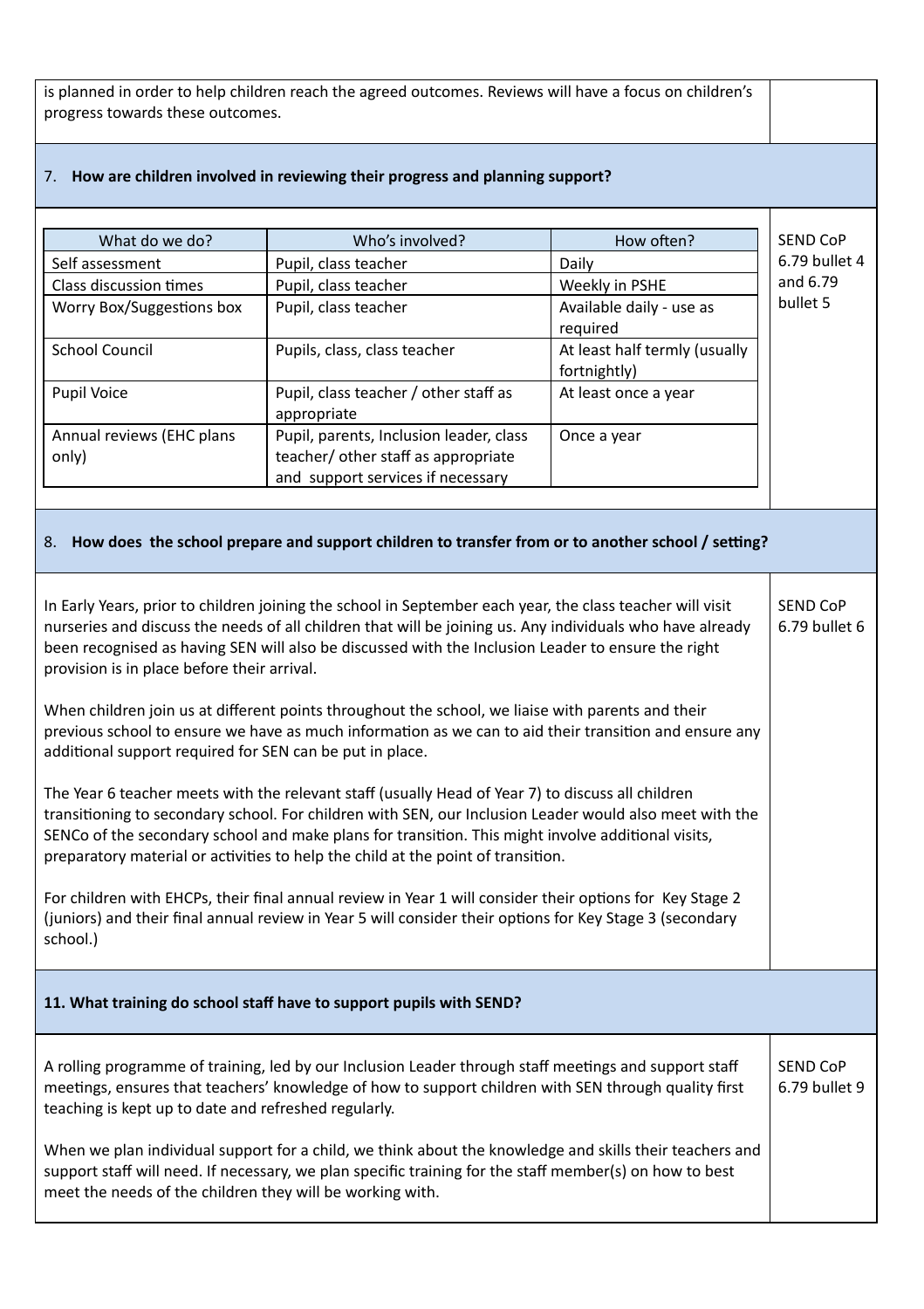| We have a wide range of training available to us through Surrey County Council, and through external<br>providers.                                                                                                                                                                                                                                                                                                                                                                                                                                                                                                                                                                                                                                                                                                                                                                    |                                                           |  |  |
|---------------------------------------------------------------------------------------------------------------------------------------------------------------------------------------------------------------------------------------------------------------------------------------------------------------------------------------------------------------------------------------------------------------------------------------------------------------------------------------------------------------------------------------------------------------------------------------------------------------------------------------------------------------------------------------------------------------------------------------------------------------------------------------------------------------------------------------------------------------------------------------|-----------------------------------------------------------|--|--|
| 12. How does the school measure how well it teaches and supports children with SEN?                                                                                                                                                                                                                                                                                                                                                                                                                                                                                                                                                                                                                                                                                                                                                                                                   |                                                           |  |  |
| We regularly and carefully review the quality of teaching for all pupils to make sure no-one under<br>achieves. We use assessment data and teacher assessment to look at whether our teaching and<br>programmes of support have made a difference in our termly Pupil Progress Meetings. This helps us to<br>develop the use of interventions that are effective and to remove those that are less so.<br>Our inclusion governors monitor our SEN provision termly, meet with the Inclusion Leader and provide<br>a report to the Governing Body. Governors also send home a parent questionnaire every year which<br>includes questions specific to how well the school teaches and supports children with SEN. They<br>summarise the results and feedback to parents and the school leadership team. We use this to inform<br>the inclusion section of our school development plan. | <b>SEND CoP</b><br>6.79 bullet<br>10                      |  |  |
| We also invite parents to provide feedback at meetings, through attending Parent Council and through<br>the Ofsted Parent View website.                                                                                                                                                                                                                                                                                                                                                                                                                                                                                                                                                                                                                                                                                                                                               |                                                           |  |  |
| 13. How accessible is the school and how does the school arrange equipment or facilities children need?                                                                                                                                                                                                                                                                                                                                                                                                                                                                                                                                                                                                                                                                                                                                                                               |                                                           |  |  |
| All areas of our site used for teaching and learning during the school day have disabled access, and we<br>have disable access toilets available in both main buildings. Should the need arise, we will make<br>reasonable adjustments and provide auxiliary aids and services to prevent a disabled child being<br>disadvantaged.                                                                                                                                                                                                                                                                                                                                                                                                                                                                                                                                                    | Section 69<br>Children and<br><b>Families Act</b><br>2014 |  |  |
| Where we identify that a child requires specific equipment or facilities, we work with health services to<br>source and accommodate these in school as far as possible.                                                                                                                                                                                                                                                                                                                                                                                                                                                                                                                                                                                                                                                                                                               |                                                           |  |  |
| The Inclusion Leader has a budget for SEN resources needed in class to ensure learning is accessible to<br>all, and can take place effectively. This is allocated in response to need.                                                                                                                                                                                                                                                                                                                                                                                                                                                                                                                                                                                                                                                                                                |                                                           |  |  |
| Our Accessibility Plan, available on the school website, details our ongoing improvements in this area.                                                                                                                                                                                                                                                                                                                                                                                                                                                                                                                                                                                                                                                                                                                                                                               |                                                           |  |  |
| 14. How are children included in activities with other children, including school trips?                                                                                                                                                                                                                                                                                                                                                                                                                                                                                                                                                                                                                                                                                                                                                                                              |                                                           |  |  |
| We are committed to all pupils being included in all activities, including physical activities, extra<br>curricular activities and school trips. Through careful planning and reasonable adjustments, pupils with<br>SEN engage in the activities of the school together with other children, and are encouraged to<br>participate fully in the life of the school and in any wider community activity.<br>We work with parents and pupils to listen to their views, feelings and wishes to ensure pupils with SEN<br>engage fully in the life of the school and in any wider community activity.                                                                                                                                                                                                                                                                                     | <b>SEND CoP</b><br>6.79 bullet<br>11                      |  |  |
| 15. What support is there for children's overall well-being and their emotional, mental and social development?                                                                                                                                                                                                                                                                                                                                                                                                                                                                                                                                                                                                                                                                                                                                                                       |                                                           |  |  |
|                                                                                                                                                                                                                                                                                                                                                                                                                                                                                                                                                                                                                                                                                                                                                                                                                                                                                       |                                                           |  |  |

The school offers a wide variety of pastoral support for pupils. This includes: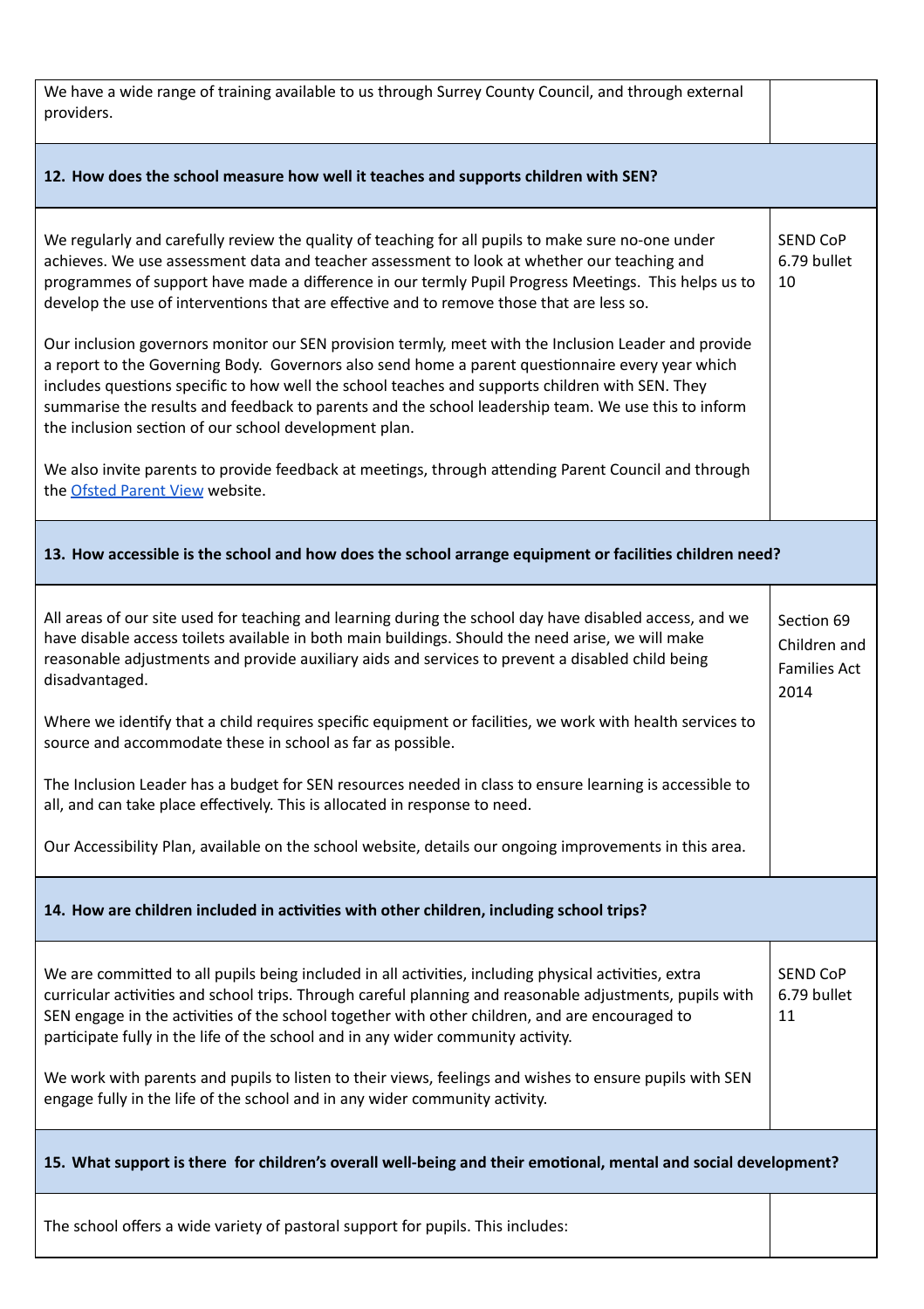|                                                                                                                                                                                                            | A Personal, Social, Health and Economic and Relationships Education curriculum based on the<br>PSHE Association planning, that aims to provide pupils with the knowledge, understanding and<br>skills they need to enhance their emotional and social knowledge and well-being.                                                                                                                                                                                                                                                 | <b>SEND CoP</b><br>6.79 bullet<br>12                      |  |
|------------------------------------------------------------------------------------------------------------------------------------------------------------------------------------------------------------|---------------------------------------------------------------------------------------------------------------------------------------------------------------------------------------------------------------------------------------------------------------------------------------------------------------------------------------------------------------------------------------------------------------------------------------------------------------------------------------------------------------------------------|-----------------------------------------------------------|--|
| $\bullet$                                                                                                                                                                                                  | We have a qualified Emotional Literacy Support Assistant (ELSA) who works individually with<br>pupils who need pastoral or emotional support.                                                                                                                                                                                                                                                                                                                                                                                   |                                                           |  |
| Pupils who find outside class times difficult can access our Chill Zone to develop their social<br>$\bullet$<br>interaction skills or allow them a safe space to self-regulate.                            |                                                                                                                                                                                                                                                                                                                                                                                                                                                                                                                                 |                                                           |  |
| The school has a Care Committee which meets weekly to discuss the overall wellbeing of all<br>$\bullet$<br>pupils and consider any support or action needed. This includes issues related to safeguarding. |                                                                                                                                                                                                                                                                                                                                                                                                                                                                                                                                 |                                                           |  |
| $\bullet$                                                                                                                                                                                                  | We use CPOMS to track welfare concerns and patterns of behaviour that might help us in<br>identifying a need for support.                                                                                                                                                                                                                                                                                                                                                                                                       |                                                           |  |
| $\bullet$                                                                                                                                                                                                  | Daily assemblies which include promoting our school values and raising awareness of topical<br>issues such as bullying, racism or inequality help support our inclusive ethos and equality<br>policy.                                                                                                                                                                                                                                                                                                                           |                                                           |  |
|                                                                                                                                                                                                            | We may work with other services to support children, e.g. Education Support, Inclusion Officer<br>for attendance, Child and Adolescent Mental Health Services, Early Help services etc.                                                                                                                                                                                                                                                                                                                                         |                                                           |  |
|                                                                                                                                                                                                            | 16. What specialist services does the school use to support children and their families?                                                                                                                                                                                                                                                                                                                                                                                                                                        |                                                           |  |
| limited to:<br>$\bullet$<br>$\bullet$                                                                                                                                                                      | As part of the cycle of SEN support (assess - plan - do - review) we will consider whether we need to<br>involve other services to make sure the child's specific needs are met. This might include but is not<br>Specialist Teachers for Inclusive Practice<br><b>Occupational Therapy</b><br><b>Physical and Sensory Support Service</b><br>Speech and Language Therapy<br>Outreach provided by Linden Bridge Specialist School<br><b>Young Carers</b><br>Parents are always involved in any decision to involve specialists. | <b>SEND CoP</b><br>6.79 bullet<br>13                      |  |
|                                                                                                                                                                                                            | 17. Where can I get information, advice and support?                                                                                                                                                                                                                                                                                                                                                                                                                                                                            |                                                           |  |
|                                                                                                                                                                                                            | The Surrey Local Offer shows advice and advocacy services for children, young people and<br>parents and carers.                                                                                                                                                                                                                                                                                                                                                                                                                 | CoP 6.81 re<br>local offer                                |  |
|                                                                                                                                                                                                            | Mindworks is a Surrey site where parents can access a wide range of information and services<br>to support children with SEND, including mental health and wellbeing support.                                                                                                                                                                                                                                                                                                                                                   | Children and<br><b>Families Act</b><br>regulation<br>51;1 |  |
|                                                                                                                                                                                                            | 18. Who can I contact for further information or if I have any concerns??                                                                                                                                                                                                                                                                                                                                                                                                                                                       |                                                           |  |
|                                                                                                                                                                                                            | If you wish to discuss your child's special educational needs or are unhappy about any issues regarding<br>the school's response to meeting these needs please contact the following:<br>Your child's class teacher<br>The Inclusion Leader                                                                                                                                                                                                                                                                                     | <b>SEND CoP</b><br>6.79 bullet<br>14                      |  |